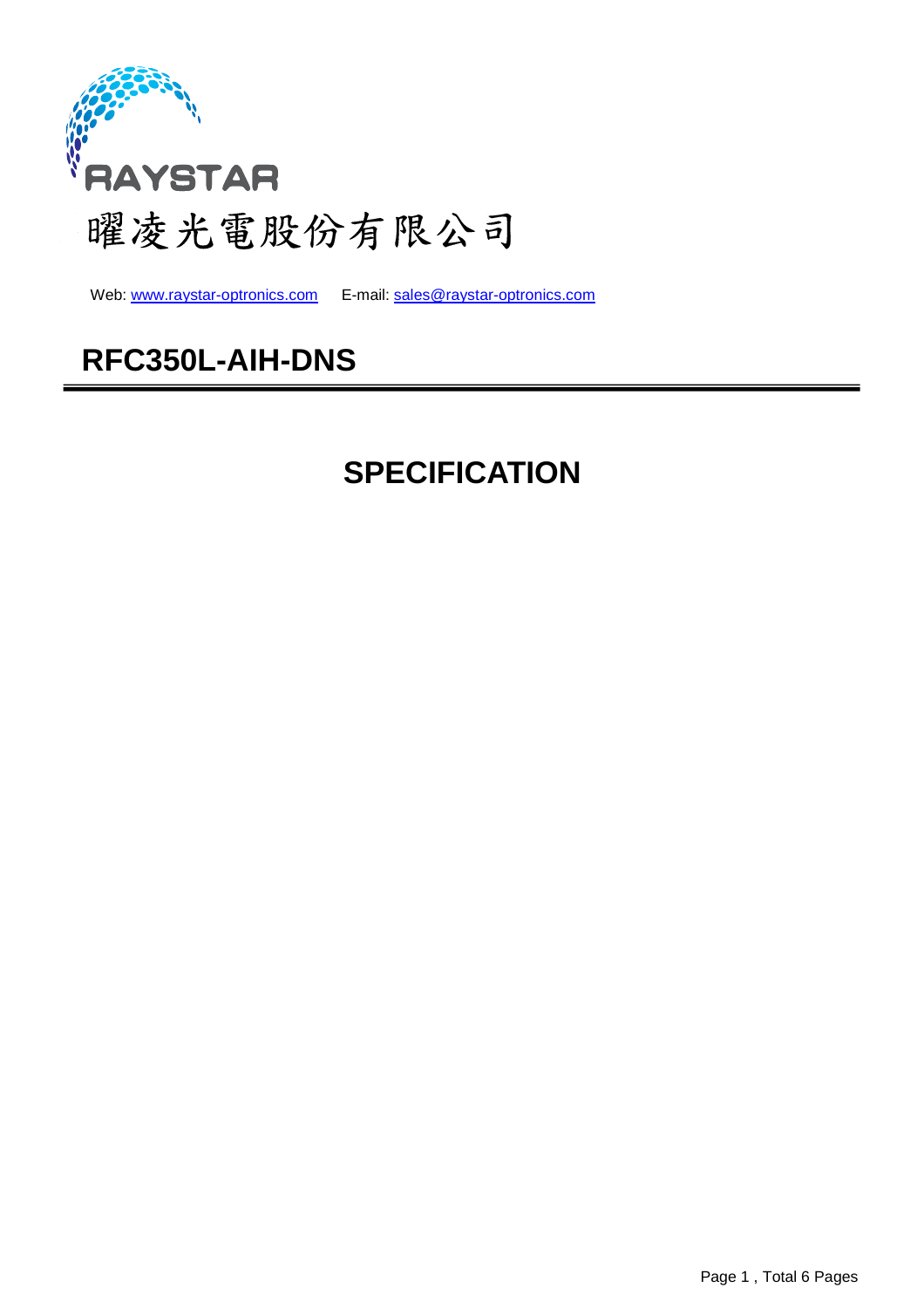

## **General Specifications**

- Size: 3.5 inch
- Dot Matrix: 320 x RGB x 240(TFT) dots
- Module dimension:  $76.84 \times 63.84 \times 4.37$  mm
- Active area:  $70.08 \times 52.56 \text{ mm}$
- Dot pitch: 0.073 x 0.219 mm
- LCD type: TFT, Normally White, Transmissive
- View Direction: 12o'clock
- Gray Scale Inversion Direction: 6 o'clock
- Aspect Ratio: 4:3
- Backlight Type: LED, Normally White
- Touch Screen: Resistive Touch Screen, RTP
- Surface: Anti-Glare

\*Color tone slight changed by temperature and driving voltage.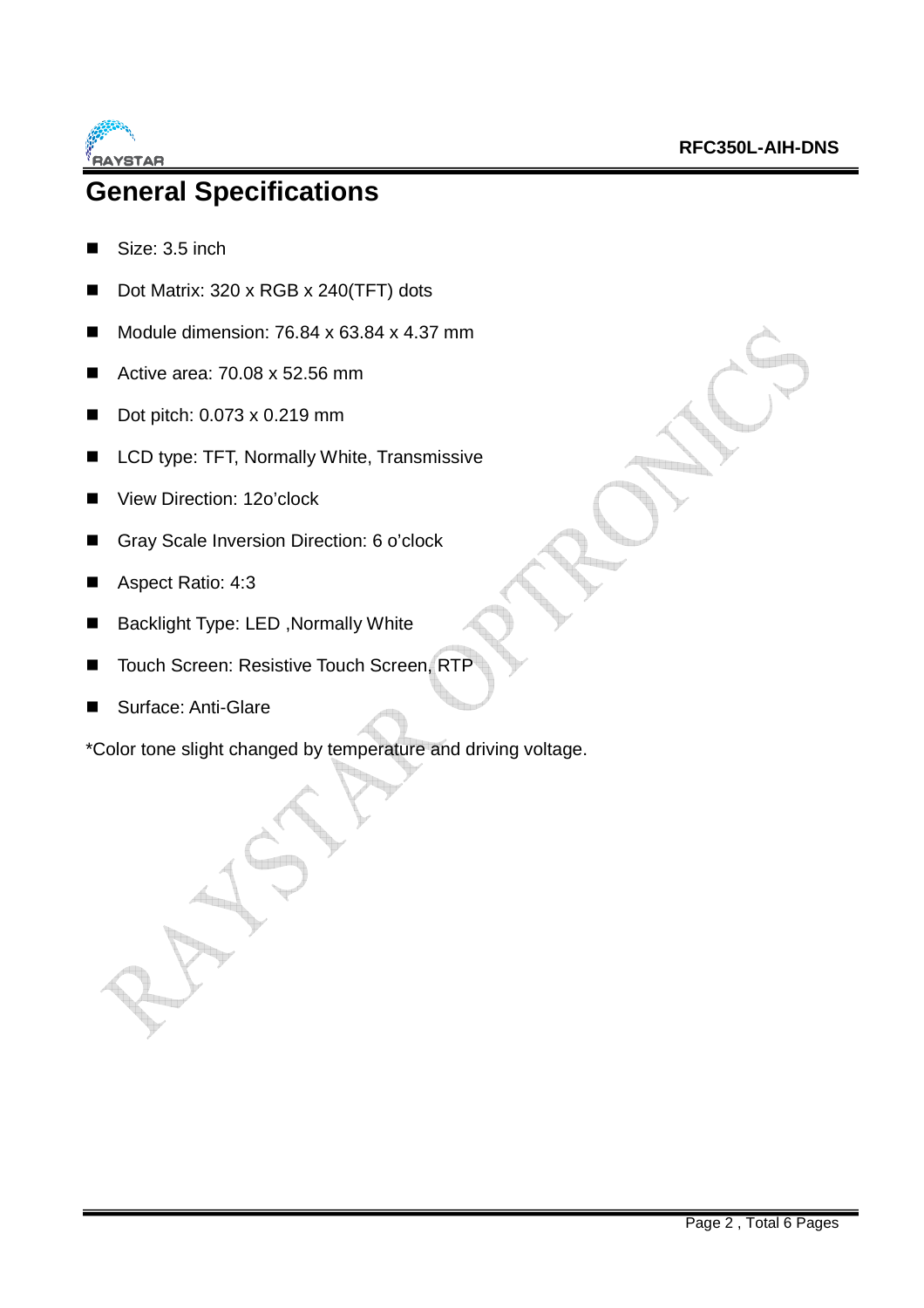

#### **Interface LCM PIN Definition**

| Pin                     | <b>Symbol</b>  | <b>Function</b>                     |  |  |  |
|-------------------------|----------------|-------------------------------------|--|--|--|
| 1                       | LED-           | Power for LED backlight cathode     |  |  |  |
| $\overline{\mathbf{2}}$ | LED-           | Power for LED backlight cathode     |  |  |  |
| $\mathbf{3}$            | LED+           | Power for LED backlight anode       |  |  |  |
| $\overline{\mathbf{4}}$ | LED+           | Power for LED backlight anode       |  |  |  |
| 5                       | YU             | Top electrode                       |  |  |  |
| $6\phantom{1}$          | <b>XL</b>      | Left electrode                      |  |  |  |
| $\overline{7}$          | <b>NC</b>      | No connect                          |  |  |  |
| 8                       | <b>/RESET</b>  | Hardware reset                      |  |  |  |
| $\boldsymbol{9}$        | <b>SPENA</b>   | Chip select pin of serial interface |  |  |  |
| 10                      | <b>SPCLK</b>   | Clock pin of serial interface       |  |  |  |
| 11                      | <b>SPDAT</b>   | Data input pin in serial mode       |  |  |  |
| 12                      | <b>B0</b>      | Data bus                            |  |  |  |
| 13                      | <b>B1</b>      | Data bus                            |  |  |  |
| $\overline{14}$         | <b>B2</b>      | Data bus                            |  |  |  |
| 15                      | <b>B3</b>      | Data bus                            |  |  |  |
| 16                      | <b>B4</b>      | Data bus                            |  |  |  |
| 17                      | <b>B5</b>      | Data bus                            |  |  |  |
| 18                      | <b>B6</b>      | Data bus                            |  |  |  |
| 19                      | <b>B7</b>      | Data bus                            |  |  |  |
| 20                      | G0             | Data bus                            |  |  |  |
| 21                      | G <sub>1</sub> | Data bus                            |  |  |  |
| 22                      | G <sub>2</sub> | Data bus                            |  |  |  |
| 23                      | G3             | Data bus                            |  |  |  |
| 24                      | G4             | Data bus                            |  |  |  |
| 25                      | G <sub>5</sub> | Data bus                            |  |  |  |
| 26                      | G <sub>6</sub> | Data bus                            |  |  |  |
| 27                      | G7             | Data bus                            |  |  |  |
| 28                      | R <sub>0</sub> | Data bus                            |  |  |  |
| 29                      | R <sub>1</sub> | Data bus                            |  |  |  |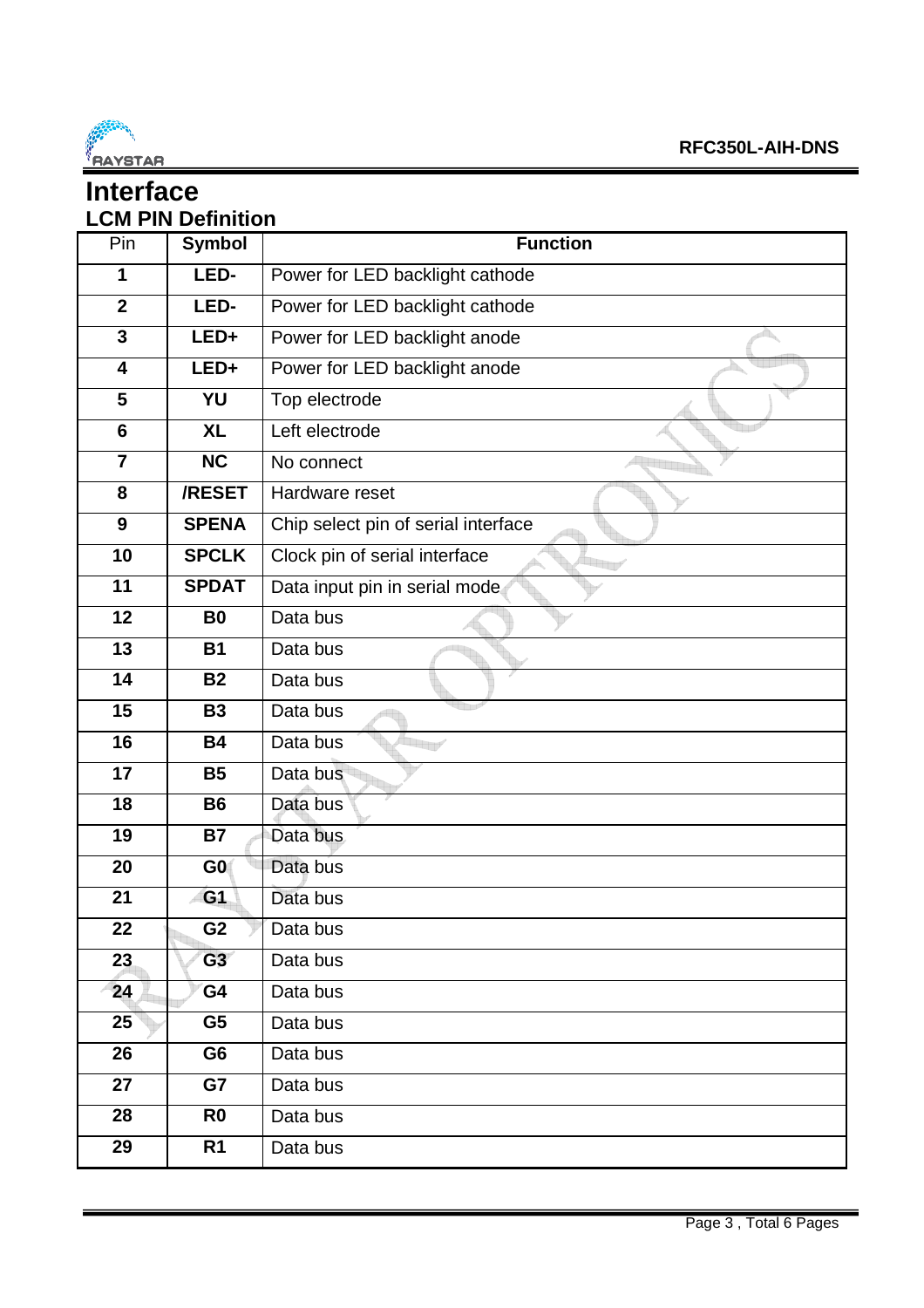

| na 1 w 1 an |                         |                                                                          |
|-------------|-------------------------|--------------------------------------------------------------------------|
| 30          | R <sub>2</sub>          | Data bus                                                                 |
| 31          | R <sub>3</sub>          | Data bus                                                                 |
| 32          | R4                      | Data bus                                                                 |
| 33          | R <sub>5</sub>          | Data bus                                                                 |
| 34          | R <sub>6</sub>          | Data bus                                                                 |
| 35          | R7                      | Data bus                                                                 |
| 36          | <b>HSYNC</b>            | Line synchronization signal                                              |
| 37          | <b>VSYNC</b>            | Frame synchronization signal                                             |
| 38          | <b>DCLK</b>             | Dot-clock signal and oscillator source                                   |
| 39          | <b>NC</b>               | No connect                                                               |
| 40          | <b>NC</b>               | No connect                                                               |
| 41          | $\overline{\text{VCC}}$ | Power Supply                                                             |
| 42          | <b>VCC</b>              | Power Supply                                                             |
| 43          | <b>YD</b>               | Bottom electrode                                                         |
| 44          | <b>XR</b>               | Right electrode                                                          |
| 45          | <b>NC</b>               | No connect                                                               |
| 46          | <b>NC</b>               | No connect                                                               |
| 47          | <b>NC</b>               | No connect                                                               |
| 48          | SEL <sub>2</sub>        | Input pin to select input interface mode                                 |
| 49          | SEL <sub>1</sub>        | Input pin to select input interface mode                                 |
| 50          | <b>SEL0</b>             | Input pin to select input interface mode                                 |
| 51          | <b>NC</b>               | No connect                                                               |
| 52          | <b>DE</b>               | Display enable pin from controller. Internal pull high                   |
| 53          | <b>DGND</b>             | Connect to VCCIO or floating if not used<br>System ground pin of the IC. |
|             |                         | Connect to system ground.                                                |
| 54          | <b>AVSS</b>             | Grounding for analog circuit                                             |
|             |                         | Connect to system ground                                                 |
|             |                         |                                                                          |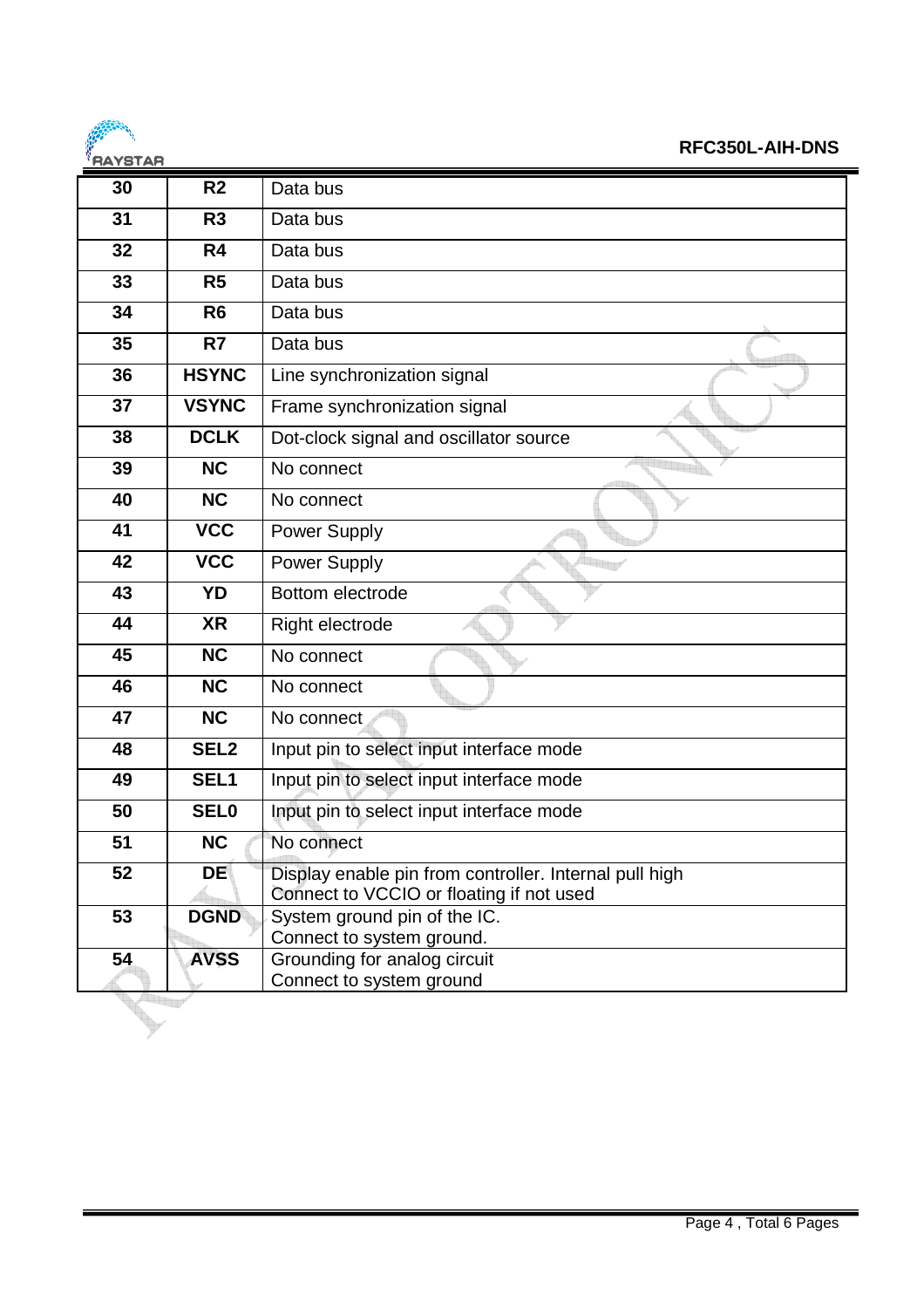

### **Contour Drawing**